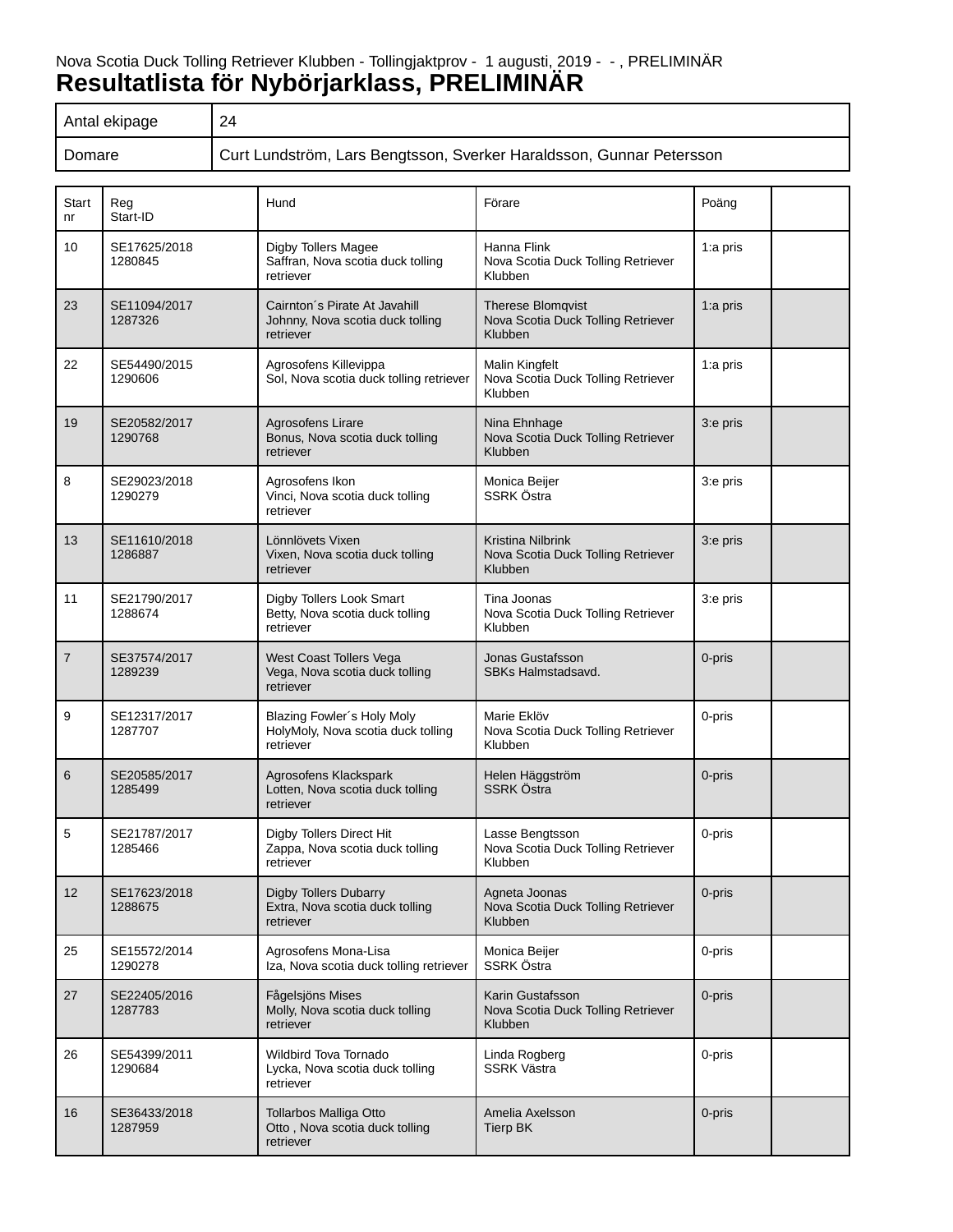| Start<br>nr | Reg<br>Start-ID                   | Hund                                                                                | Förare                                                                      | Poäng  |  |
|-------------|-----------------------------------|-------------------------------------------------------------------------------------|-----------------------------------------------------------------------------|--------|--|
| 4           | SE20588/2017<br>1284132           | Agrosofens Tåfjutt<br>Hilda, Nova scotia duck tolling<br>retriever                  | Sara Jansson<br>Nova Scotia Duck Tolling Retriever<br>Klubben               | 0-pris |  |
| 3           | SE21786/2017<br>1285162           | Digby Tollers Duck Duck Go<br>Rozzic, Nova scotia duck tolling<br>retriever         | Liselott Johansson<br>Nova Scotia Duck Tolling Retriever<br><b>Klubben</b>  | 0-pris |  |
| 2           | SE12211/2018<br>1290341           | Amazing Tollers Shinny Upatree<br>Shinny, Nova scotia duck tolling<br>retriever     | Elsebeth Johansson<br>Nova Scotia Duck Tolling Retriever<br><b>Klubben</b>  | 0-pris |  |
| 24          | <b>VDHDRC-T16-1084</b><br>1290243 | <b>VDHDRC-T16-1084</b><br>Odakotah Amigo Mio, Nova scotia<br>duck tolling retriever | Manuela Vogel<br>Nova Scotia Duck Tolling Retriever<br><b>Klubben</b>       | 0-pris |  |
| 28          | SE34682/2012<br>1289093           | Renarder's Toyota Lee<br>Lee, Nova scotia duck tolling<br>retriever                 | <b>AnnBritt Gustafsson</b><br>Nova Scotia Duck Tolling Retriever<br>Klubben | 0-pris |  |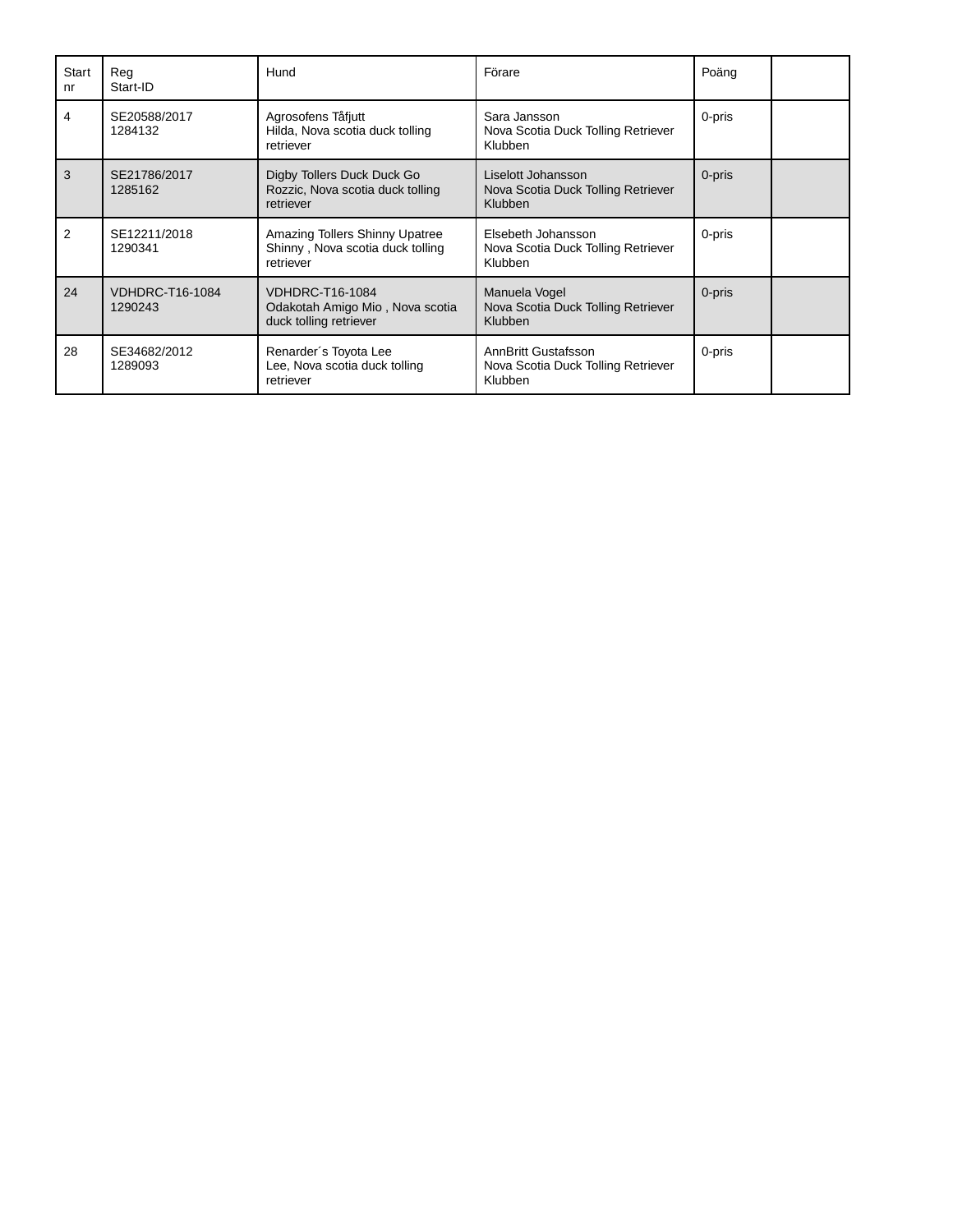# Nova Scotia Duck Tolling Retriever Klubben - Tollingjaktprov - 2 augusti, 2019 - - , PRELIMINÄR **Resultatlista för Nybörjarklass, PRELIMINÄR**

| Antal ekipage | 34                                                                   |
|---------------|----------------------------------------------------------------------|
| Domare        | Curt Lundström, Lars Bengtsson, Sverker Haraldsson, Gunnar Petersson |

| Start<br>nr  | Reg<br>Start-ID                   | Hund                                                                                        | Förare                                                                  | Poäng    |
|--------------|-----------------------------------|---------------------------------------------------------------------------------------------|-------------------------------------------------------------------------|----------|
| 17           | SE30311/2018<br>1290788           | Rödtottarnas Idefix<br>Milo, Nova scotia duck tolling<br>retriever                          | Kristina Locken Eriksson<br>Säffle BHK                                  | 2:a pris |
| 11           | SE36435/2018<br>1287643           | Tollarbos Malliga My<br>My, Nova scotia duck tolling retriever                              | Louise Runnemark<br>Haninge BK                                          | 2:a pris |
| 22           | SE27263/2016<br>1288686           | Amazing Tollers Moonbeam Of Arli<br>Leo, Nova scotia duck tolling<br>retriever              | Karin Oscarsson<br>SSRK                                                 | 3:e pris |
| 23           | SE21596/2015<br>1286257           | Agrosofens Karusella<br>Rusa, Nova scotia duck tolling<br>retriever                         | Gunilla Larsson<br>Bro-Håbo BK                                          | 3:e pris |
| 15           | SE53694/2017<br>1281907           | Gihatass Trespassing<br>Atlaz, Nova scotia duck tolling<br>retriever                        | Erika Dung<br>Svenska spaniel- och<br>retrieverklubben                  | 3:e pris |
| 37           | <b>VDHDRC-T17-1262</b><br>1289923 | Casarrondo Féanor Adan<br>Nori, Nova scotia duck tolling<br>retriever                       | Ann-Christin Kuhn<br>Nova Scotia Duck Tolling Retriever<br>Klubben      | 3:e pris |
| 9            | <b>VDHDRC-T17-1178</b><br>1286757 | Xciting Fellow Vom Lech-Toller Nest<br>Fellow, Nova scotia duck tolling<br>retriever        | Petra Rammelsberger<br>Nova Scotia Duck Tolling Retriever<br>Klubben    | 3:e pris |
| $\mathbf{1}$ | SE58573/2017<br>1288672           | Chroje Exclusive Seawild Ghost<br>Spöket, Nova scotia duck tolling<br>retriever             | Susanne Johansson<br><b>SSRK Värmland</b>                               | 0-pris   |
| 7            | SE25072/2017<br>1290038           | Arbetsviljans Lakritsrulle<br>Dallas, Nova scotia duck tolling<br>retriever                 | Frida Wiklund<br>Stockholms Södra BK                                    | 0-pris   |
| 12           | SE36434/2018<br>1287816           | <b>Tollarbos Malliga Yes</b><br>Yes, Nova scotia duck tolling<br>retriever                  | <b>Eleonor Boeng</b><br>Nova Scotia Duck Tolling Retriever<br>Klubben   | 0-pris   |
| 14           | SE52389/2017<br>1278362           | Tollarbos Tindra Med Silvertassar<br>Tindra, Nova scotia duck tolling<br>retriever          | Ulf Mattsson<br>Nova Scotia Duck Tolling Retriever<br>Klubben           | 0-pris   |
| 6            | SE40435/2017<br>1290286           | Agildes Mackmyra Of Dixton<br>Margååt, Nova scotia duck tolling<br>retriever                | Laila Christensen Blom<br>Nova Scotia Duck Tolling Retriever<br>Klubben | 0-pris   |
| $\sqrt{5}$   | SE40706/2017<br>1287801           | Fågelsjöns Labyrint<br>Cava, Nova scotia duck tolling<br>retriever                          | Kerstin Kvarnlöf<br>Nova Scotia Duck Tolling Retriever<br>Klubben       | 0-pris   |
| 18           | <b>VDHDRC-T17-1232</b><br>1284090 | LindelbergMountainHunters<br>BeautifulKiana<br>Kiana, Nova scotia duck tolling<br>retriever | Siegfried Zerbin<br>Nova Scotia Duck Tolling Retriever<br>Klubben       | 0-pris   |
| 40           | SE42882/2014<br>1290787           | Rödtottarnas Sjörövare<br>Svipp, Nova scotia duck tolling<br>retriever                      | Kristina Locken Eriksson<br>Säffle BHK                                  | 0-pris   |
| 20           | SE54193/2014<br>1289253           | Wildbird Röda Blixtra<br>Blixtra, Nova scotia duck tolling<br>retriever                     | Susanne Karlsson<br>Karlskrona BK                                       | 0-pris   |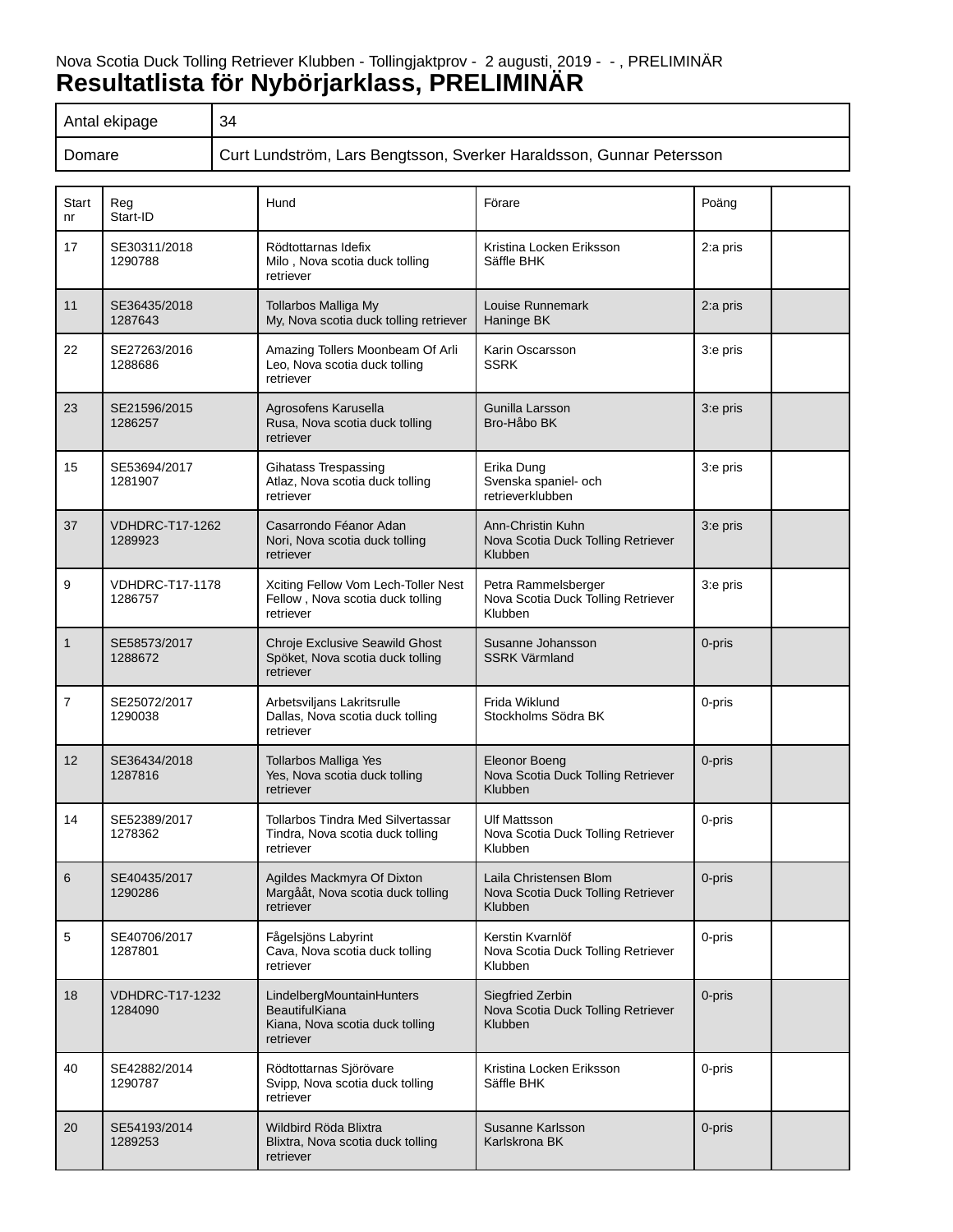| Start<br>nr | Reg<br>Start-ID                   | Hund                                                                                           | Förare                                                               | Poäng  |  |
|-------------|-----------------------------------|------------------------------------------------------------------------------------------------|----------------------------------------------------------------------|--------|--|
| 21          | SE25190/2016<br>1290233           | Andrummets Karaktär<br>Kul-Ting, Nova scotia duck tolling<br>retriever                         | Marie Eklöv<br>SSRK Östergötland                                     | 0-pris |  |
| 10          | SE16420/2018<br>1286549           | Koppartrollets Muffins<br>Kira, Nova scotia duck tolling<br>retriever                          | Maria Hedström<br><b>SSRK</b>                                        | 0-pris |  |
| 4           | <b>VDHDRC-T17-1174</b><br>1285454 | X-Drive Daimon vom Lech-Toller<br><b>Nest</b><br>Daimon, Nova scotia duck tolling<br>retriever | Doris Hoffmann<br>Nova Scotia Duck Tolling Retriever<br>Klubben      | 0-pris |  |
| 24          | SE54398/2011<br>1289254           | Wildbird Vessla Vilding<br>Vessla, Nova scotia duck tolling<br>retriever                       | Susanne Karlsson<br>Karlskrona BK                                    | 0-pris |  |
| 25          | SE47513/2014<br>1290819           | <b>West Coast Tollers Solero</b><br>Amadou, Nova scotia duck tolling<br>retriever              | Sophie Strömberg<br>Nova Scotia Duck Tolling Retriever<br>Klubben    | 0-pris |  |
| 3           | SE10292/2018<br>1290637           | Chroje Jippie Supernova<br>Nova, Nova scotia duck tolling<br>retriever                         | Angela Olsson<br><b>Torsby BK</b>                                    | 0-pris |  |
| 27          | SE12208/2018<br>1285970           | Amazing Tollers Alabaster Snowball<br>Pingla, Nova scotia duck tolling<br>retriever            | Pia Larsson<br>SSRK Östergötland                                     | 0-pris |  |
| 28          | SE49693/2014<br>1289813           | Njupavallens Singo<br>Singo, Nova scotia duck tolling<br>retriever                             | Robin Kinnunen<br><b>SSRK Gävleborg</b>                              | 0-pris |  |
| 29          | SE40822/2017<br>1290584           | Tolling Magic's Milou Of Surfer<br>Milou, Nova scotia duck tolling<br>retriever                | Anne-Line Edvardsen<br>Nova Scotia Duck Tolling Retriever<br>Klubben | 0-pris |  |
| 31          | SE42989/2016<br>1289598           | Njupavallens Tiro<br>Tiro, Nova scotia duck tolling<br>retriever                               | Amanda Pettersson<br>Söderhamns BHK                                  | 0-pris |  |
| 32          | SE25962/2015<br>1289346           | Agildes My Glorious Moon Stone<br>Hugo, Nova scotia duck tolling<br>retriever                  | Ellen Wik<br>Nova Scotia Duck Tolling Retriever<br>Klubben           | 0-pris |  |
| 33          | SE53711/2015<br>1288835           | Vildandens Guldamulett Af Gremir<br>Amulett, Nova scotia duck tolling<br>retriever             | Anna Persson<br>Nova Scotia Duck Tolling Retriever<br>Klubben        | 0-pris |  |
| 34          | SE45138/2015<br>1290119           | Lönnlövets Memory<br>Memory, Nova scotia duck tolling<br>retriever                             | Lilian Sörenson<br>Nova Scotia Duck Tolling Retriever<br>Klubben     | 0-pris |  |
| 35          | SE10451/2015<br>1287340           | Andrummets Riksäpple<br>Elton, Nova scotia duck tolling<br>retriever                           | Eva Törndahl<br>SSRK Östergötland                                    | 0-pris |  |
| 38          | SE34651/2014<br>1290214           | Duck Tail's Michelin Latitude Cross<br>Aston, Nova scotia duck tolling<br>retriever            | Camilla Sjögren<br>Nordmalings BHK                                   | 0-pris |  |
| 26          | SE24150/2015<br>1290823           | Swinging Tails Norma Alaska<br>Joel, Nova scotia duck tolling<br>retriever                     | Stina Svedåker<br>Nova Scotia Duck Tolling Retriever<br>Klubben      | 0-pris |  |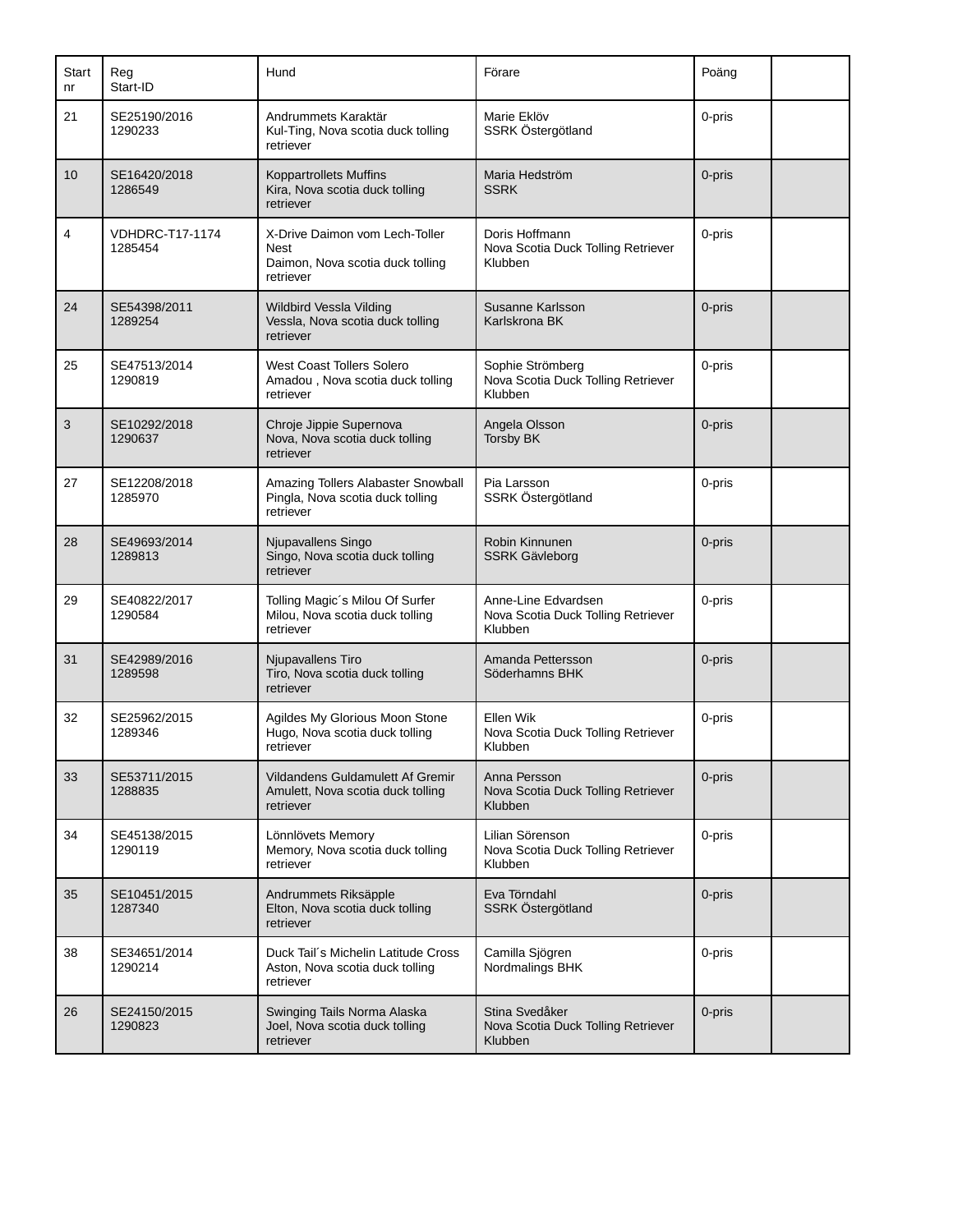# Nova Scotia Duck Tolling Retriever Klubben - Tollingjaktprov - 3 augusti, 2019 - - , PRELIMINÄR **Resultatlista för Nybörjarklass, PRELIMINÄR**

| Antal ekipage | 23                                                                   |
|---------------|----------------------------------------------------------------------|
| Domare        | Curt Lundström, Lars Bengtsson, Sverker Haraldsson, Gunnar Petersson |

| Start<br>nr    | Reg<br>Start-ID                   | Hund                                                                                       | Förare                                                              | Poäng    |    |
|----------------|-----------------------------------|--------------------------------------------------------------------------------------------|---------------------------------------------------------------------|----------|----|
| 1              | NO45477/17<br>1286690             | DuckCharmers Bewitching Honey<br>Bee<br>Honey Bee, Nova scotia duck tolling<br>retriever   | Odd Arne Grødem<br>Norge                                            | 1:a pris | HP |
| 16             | SE35857/2017<br>1288994           | Mysslä's Toto Rockmaker<br>Rocky, Nova scotia duck tolling<br>retriever                    | Sara Thomsson Neogard<br><b>SSRK Gotland</b>                        | 2:a pris |    |
| 17             | SE54484/2015<br>1290305           | Agrosofens Filiokus<br>Figo, Nova scotia duck tolling<br>retriever                         | Agnetha Canhäll<br>SSRK Östra                                       | 2:a pris |    |
| 15             | NO46422/17<br>1288317             | Lauvstuas Amy Ever Tovy's<br><b>Princess</b><br>Amy, Nova scotia duck tolling<br>retriever | Anne-Lise Holte<br>Nova Scotia Duck Tolling Retriever<br>Klubben    | 2:a pris |    |
| 11             | SE52387/2017<br>1290553           | Tollarbos Whiskey Med Silvertassar<br>Whiskey, Nova scotia duck tolling<br>retriever       | Jan Alenfall<br><b>SSRK Södra</b>                                   | 2:a pris |    |
| 14             | SE20583/2017<br>1286508           | Agrosofens Bicykleta<br>Bizzie, Nova scotia duck tolling<br>retriever                      | Eva Back<br>Nova Scotia Duck Tolling Retriever<br>Klubben           | 0-pris   |    |
| 52             | NO31793/13<br>1290472             | Lauvstuas Ricco Tif N'tumble<br>Ricco, Nova scotia duck tolling<br>retriever               | <b>Hilde Aasvestad</b><br>Norge                                     | 0-pris   |    |
| 10             | SE56390/2017<br>1290234           | <b>Andrummets Sextant</b><br>Tant, Nova scotia duck tolling<br>retriever                   | Marie Eklöv<br>SSRK Östergötland                                    | 0-pris   |    |
| 6              | PKR.VIII-35680<br>1289994         | American Hero Dancing With Fire<br>Silas, Nova scotia duck tolling<br>retriever            | Anne Halldis Andresen<br>SSRK                                       | 0-pris   |    |
| 12             | SE20586/2017<br>1285545           | Agrosofens Mitt I Krysset<br>Vicky, Nova scotia duck tolling<br>retriever                  | Jan S Andersson<br>Svenska spaniel- och<br>retrieverklubben         | 0-pris   |    |
| 13             | <b>VDHDRC-T17-1265</b><br>1289272 | Casarrondo Firiel Sell<br>Firiel, Nova scotia duck tolling<br>retriever                    | Kerstin Rasper<br>Nova Scotia Duck Tolling Retriever<br>Klubben     | 0-pris   |    |
| $\overline{7}$ | NO55388/17<br>1288134             | Happy Eider Hunter Av Heliomar<br>Hunter, Nova scotia duck tolling<br>retriever            | <b>Tone Noem</b><br>Nova Scotia Duck Tolling Retriever<br>Klubben   | 0-pris   |    |
| 4              | SE56391/2017<br>1286509           | Andrummets Pejl<br>Nova, Nova scotia duck tolling<br>retriever                             | Roger Svensson<br><b>SSRK Dalarna</b>                               | 0-pris   |    |
| 35             | SE54190/2014<br>1287473           | Wildbird Röde Tyfon<br>Tijo, Nova scotia duck tolling<br>retriever                         | Gunilla Gustavsson<br>Nova Scotia Duck Tolling Retriever<br>Klubben | 0-pris   |    |
| 34             | SHAB/LOS744670<br>1290285         | Anishinaabe's Siyar<br>Siyar, Nova scotia duck tolling<br>retriever                        | Nicole Bühler<br>Nova Scotia Duck Tolling Retriever<br>Klubben      | 0-pris   |    |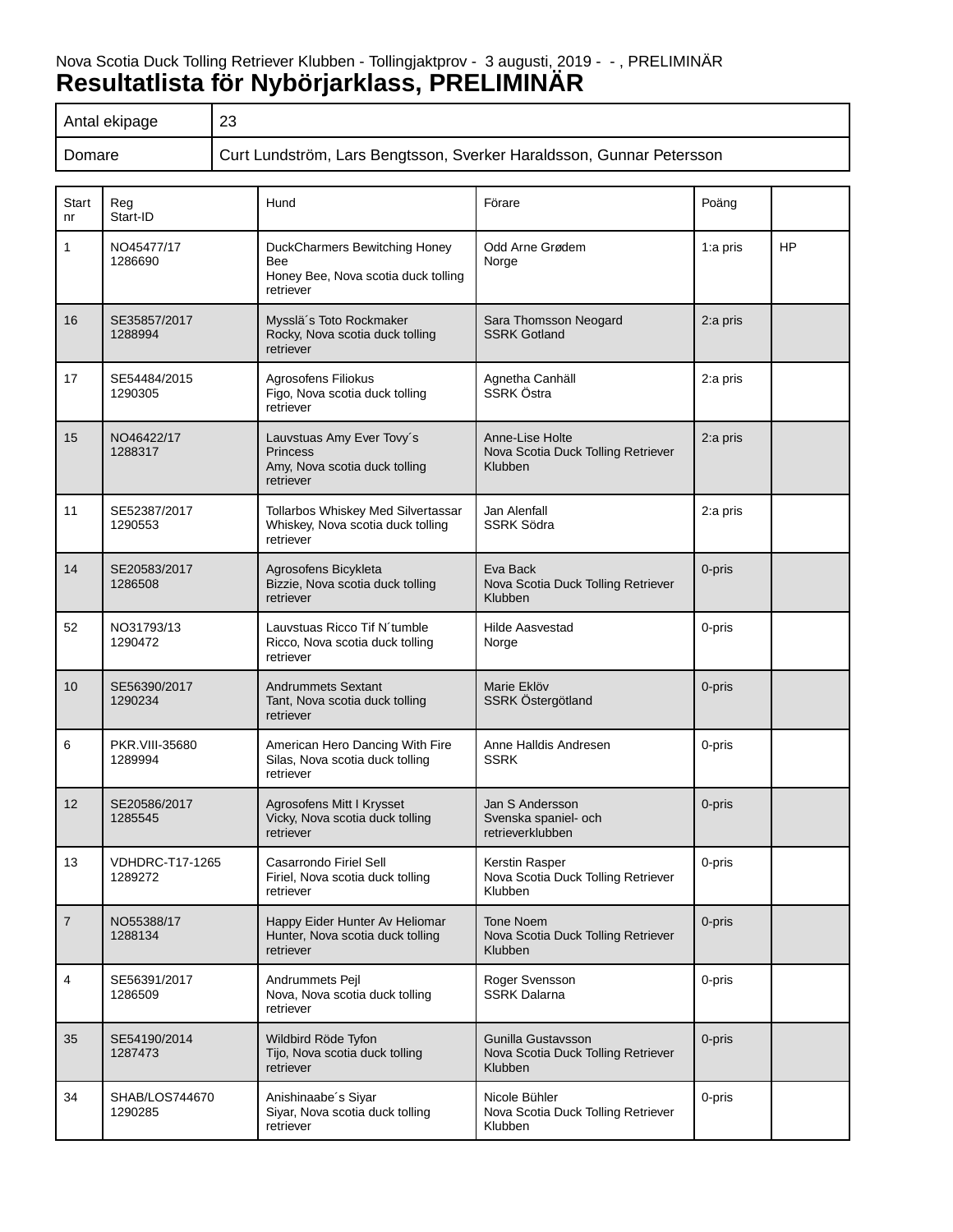| Start<br>nr | Reg<br>Start-ID          | Hund                                                                                                     | Förare                                                                    | Poäng  |  |
|-------------|--------------------------|----------------------------------------------------------------------------------------------------------|---------------------------------------------------------------------------|--------|--|
| 18          | SE58198/2017<br>1273621  | Marielundsbäckens Melisandre<br>Marielundsbäckens Melisandre Rita,<br>Nova scotia duck tolling retriever | Dorthe Vedel<br>Nova Scotia Duck Tolling Retriever<br>Klubben             | 0-pris |  |
| 29          | NO50979/14<br>1286952    | Lauvstuas Pinti Kicker<br>Ronja, Nova scotia duck tolling<br>retriever                                   | <b>Torunn Rosseland</b><br>Norge                                          | 0-pris |  |
| 30          | SE11699/2017<br>1290522  | <b>Redrivals Wilding</b><br>Wilden, Nova scotia duck tolling<br>retriever                                | Marie Israelsson<br>Nova Scotia Duck Tolling Retriever<br>Klubben         | 0-pris |  |
| 32          | SHSBLOS684054<br>1290284 | Anishinaabe's Yonina<br>Yonina, Nova scotia duck tolling<br>retriever                                    | Nicole Bühler<br>Nova Scotia Duck Tolling Retriever<br>Klubben            | 0-pris |  |
| 33          | SE54870/2015<br>1288749  | Mister Milou's Duke<br>Niners, Nova scotia duck tolling<br>retriever                                     | Elin Nilsson<br>Nova Scotia Duck Tolling Retriever<br>Klubben             | 0-pris |  |
| 2           | DK03398/2018<br>1287856  | Redborn Dynamic Raven<br>Molly, Nova scotia duck tolling<br>retriever                                    | Viktoria Semyonova-Jaffe<br>Nova Scotia Duck Tolling Retriever<br>Klubben | 0-pris |  |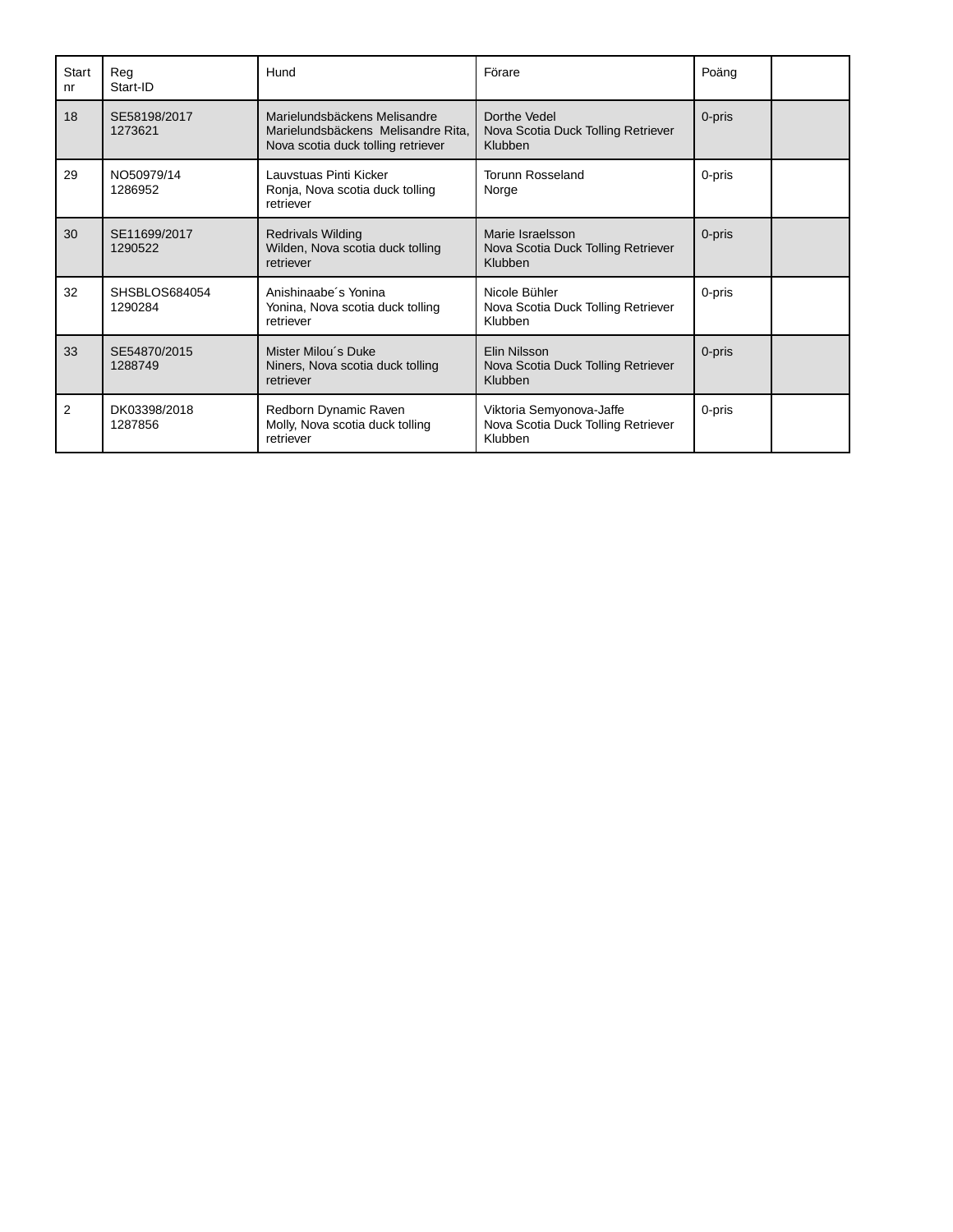# Nova Scotia Duck Tolling Retriever Klubben - Tollingjaktprov - 1 augusti, 2019 - - , PRELIMINÄR **Resultatlista för Öppen klass, PRELIMINÄR**

| Antal ekipage | 18                                                                 |
|---------------|--------------------------------------------------------------------|
| Domare        | Marie Kinder, Gunnar Petersson, Lars Bengtsson, Sverker Haraldsson |

| Start<br>nr    | Reg<br>Start-ID            | Hund                                                                           | Förare                                                              | Poäng    |
|----------------|----------------------------|--------------------------------------------------------------------------------|---------------------------------------------------------------------|----------|
| 13             | SE28906/2014<br>1290074    | Fågelsjöns Klura<br>Klura, Nova scotia duck tolling<br>retriever               | Malin Goding<br>SSRK Östergötland                                   | 1:a pris |
| 3              | VDHDRCT13-07429<br>1286876 | Waswanipi Acaja<br>Caja, Nova scotia duck tolling<br>retriever                 | Manuela Vogel<br>Nova Scotia Duck Tolling Retriever<br>Klubben      | 1:a pris |
| 5              | SE22114/2016<br>1289137    | Agildes Boost Of Passion<br>Melba, Nova scotia duck tolling<br>retriever       | Lena Fiellstedt<br>SSRK Gävleborg                                   | 1:a pris |
| 15             | SE42885/2014<br>1287933    | Rödtottarnas Sjöguld<br>Doris, Nova scotia duck tolling<br>retriever           | Jennie Weimén<br>Kungälvs Brukshundklubb                            | 2:a pris |
| 17             | SE55420/2014<br>1289688    | Svensdotters Oslagbara Obelix<br>Obelix, Nova scotia duck tolling<br>retriever | Linda Andersson<br>Nova Scotia Duck Tolling Retriever<br>Klubben    | 2:a pris |
| $\overline{7}$ | SE51235/2013<br>1287518    | Piktook's Five Island Yaiza<br>Yaiza, Nova scotia duck tolling<br>retriever    | Maygreth Åkesson<br><b>SSRK Västra</b>                              | 2:a pris |
| 20             | SE25233/2014<br>1290000    | Tollartrollets Krusbär<br>Krusa, Nova scotia duck tolling<br>retriever         | Margareta Blomqvist<br>SSRK Östra                                   | 2:a pris |
| 18             | SE40703/2017<br>1289245    | Fågelsjöns Quiz<br>Kajsa, Nova scotia duck tolling<br>retriever                | Viktoria Höög<br>SSRK Östergötland                                  | 3:e pris |
| 6              | SE53813/2012<br>1289129    | Agrosofens Spelevink<br>Mixer, Nova scotia duck tolling<br>retriever           | <b>Mats Viker</b><br>Nova Scotia Duck Tolling Retriever<br>Klubben  | 3:e pris |
| 11             | SE12741/2015<br>1290581    | Digby Tollers Wigeon<br>Disa, Nova scotia duck tolling<br>retriever            | Annika Larsson<br>Nova Scotia Duck Tolling Retriever<br>Klubben     | 0-pris   |
| 12             | SE19419/2014<br>1283463    | Renarder's Villa Mercedes<br>Loppan, Nova scotia duck tolling<br>retriever     | Sabina Rydberg<br>Nova Scotia Duck Tolling Retriever<br>Klubben     | 0-pris   |
| 10             | SE40705/2017<br>1287371    | Fågelsjöns Gåta<br>Bonus, Nova scotia duck tolling<br>retriever                | Malin Goding<br>SSRK Östergötland                                   | 0-pris   |
| 14             | SE45136/2015<br>1290685    | Lönnlövets Cluedo<br>Melwin, Nova scotia duck tolling<br>retriever             | Carolina Wall<br>Nova Scotia Duck Tolling Retriever<br>Klubben      | 0-pris   |
| 9              | NO31790/13<br>1289996      | Lauvstuas Raico Tif N'tumble<br>Raico, Nova scotia duck tolling<br>retriever   | Anne Halldis Andresen<br><b>SSRK</b>                                | 0-pris   |
| 8              | SE55760/2012<br>1286943    | Arbetsviljans Kalksten<br>Kiitos, Nova scotia duck tolling<br>retriever        | Lena Dahlblom<br>Nova Scotia Duck Tolling Retriever<br>Klubben      | 0-pris   |
| $\overline{2}$ | NO32967/12<br>1289995      | Lauvstuas Trym Winterstorm<br>Trym, Nova scotia duck tolling<br>retriever      | Geir-Olav Andresen<br>Nova Scotia Duck Tolling Retriever<br>Klubben | 0-pris   |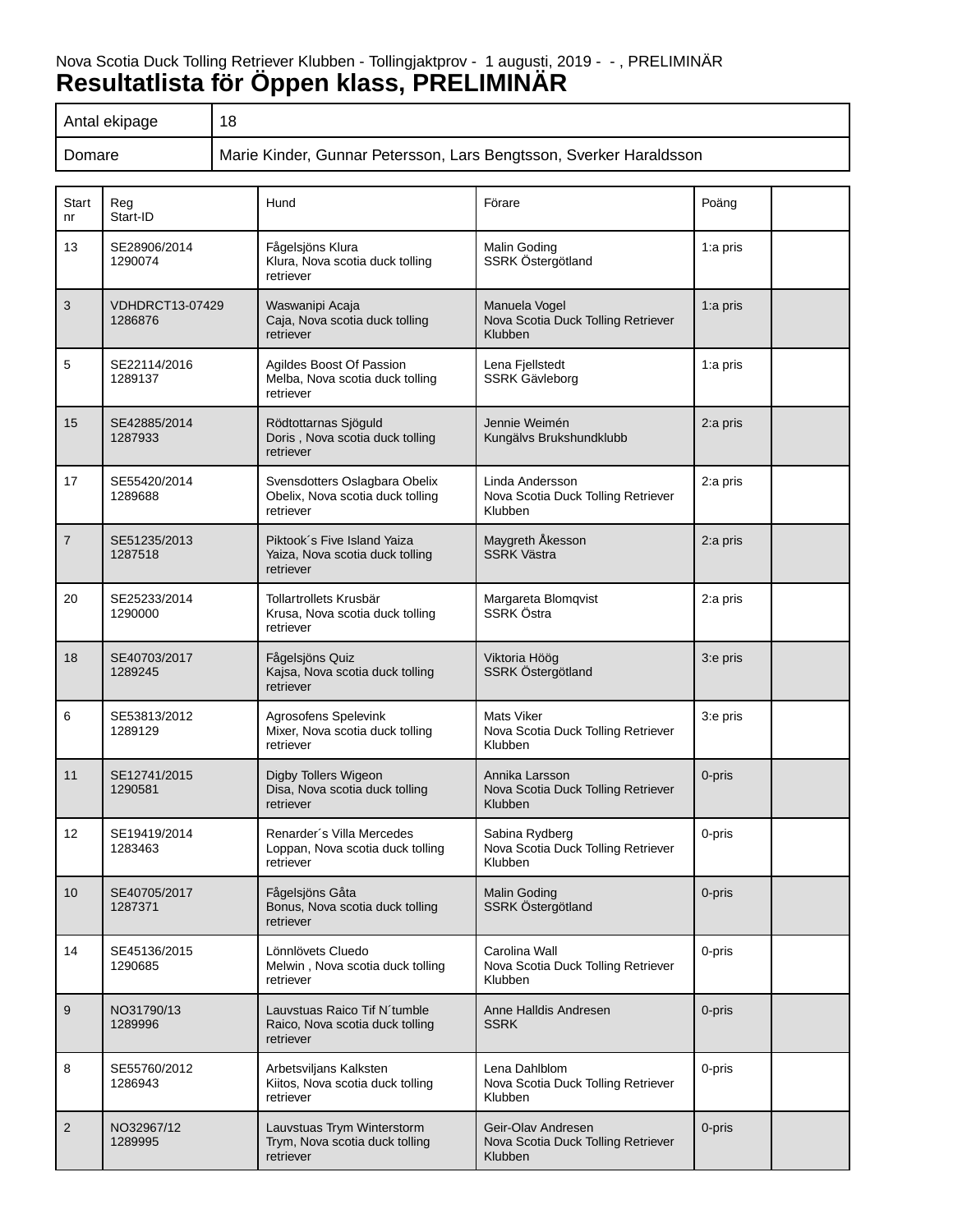| Start<br>nr | Rea<br>Start-ID         | Hund                                                                  | Förare                                                               | Poäng  |  |
|-------------|-------------------------|-----------------------------------------------------------------------|----------------------------------------------------------------------|--------|--|
| 19          | SE21600/2015<br>1290195 | Agrosofens Virvelvinda<br>Zera, Nova scotia duck tolling<br>retriever | Tone Kvanlid Larsen<br>Nova Scotia Duck Tolling Retriever<br>Klubben | 0-pris |  |
|             | SE25234/2014<br>1290324 | Tollartrollets Rönnbär<br>Saga, Nova scotia duck tolling<br>retriever | Elsebeth Johansson<br>Nova Scotia Duck Tolling Retriever<br>Klubben  | 0-pris |  |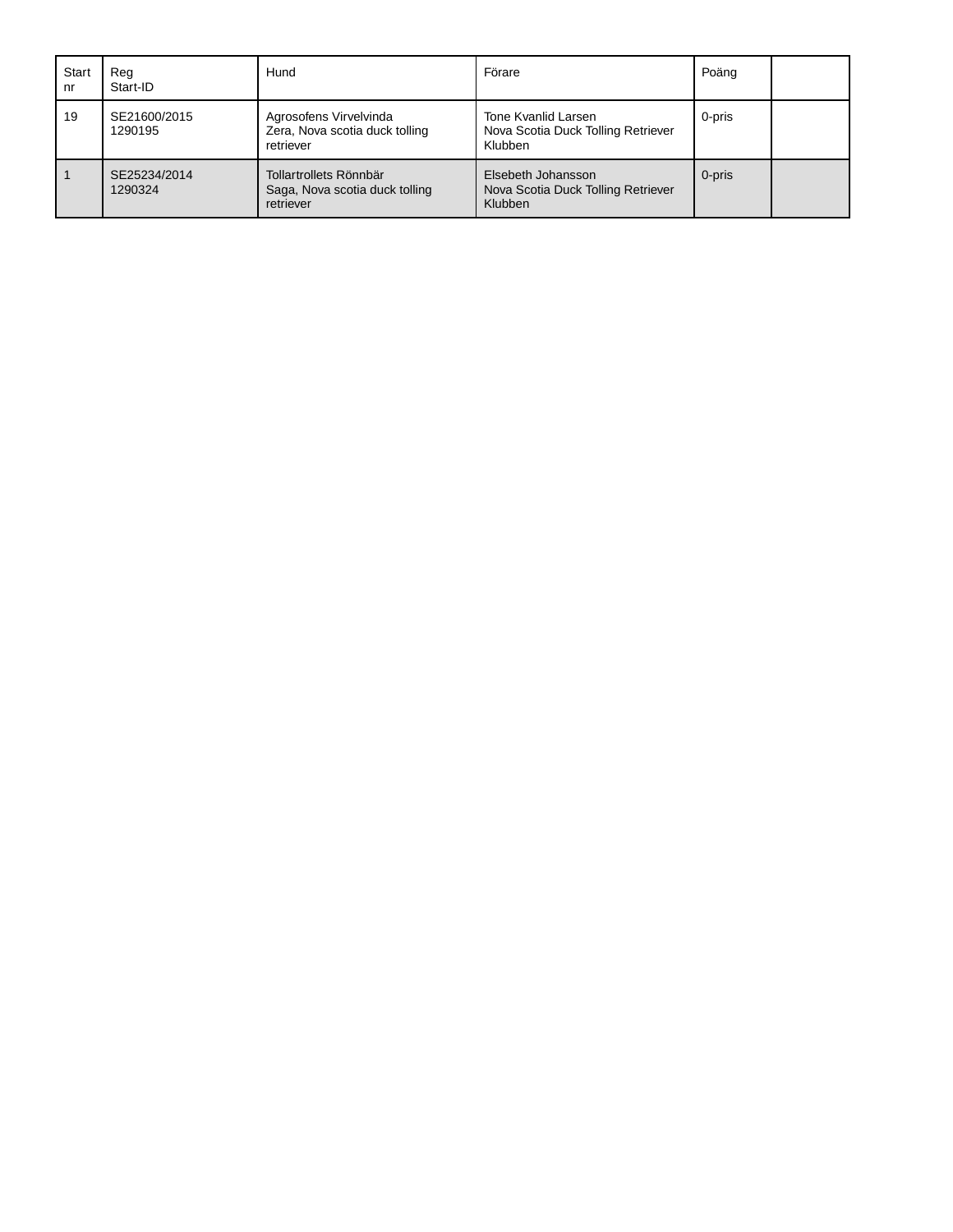# Nova Scotia Duck Tolling Retriever Klubben - Tollingjaktprov - 2 augusti, 2019 - - , PRELIMINÄR **Resultatlista för Öppen klass, PRELIMINÄR**

| Antal ekipage |                                                                    |
|---------------|--------------------------------------------------------------------|
| Domare        | Marie Kinder, Lars Bengtsson, Gunnar Petersson, Sverker Haraldsson |

| <b>Start</b><br>n <sub>r</sub> | Rea<br>Start-ID                   | Hund                                                                                                      | Förare                                                           | Poäng    |  |
|--------------------------------|-----------------------------------|-----------------------------------------------------------------------------------------------------------|------------------------------------------------------------------|----------|--|
|                                | VDHDRC-T14-0862<br>1282611        | Speeding Katniss vom Lech-Toller<br><b>Nest</b><br>Katniss, Nova scotia duck tolling<br>retriever         | Andrea Hoffmann<br>Nova Scotia Duck Tolling Retriever<br>Klubben | 2:a pris |  |
|                                | <b>VDHDRC-T16-1133</b><br>1282593 | <b>WICKED KHALEESI VOM LECH-</b><br><b>TOLLER NEST</b><br>Khaleesi, Nova scotia duck tolling<br>retriever | Thomas Hoffmann<br>Nova Scotia Duck Tolling Retriever<br>Klubben | 3:e pris |  |
|                                | SE32635/2013<br>1287066           | Lönnlövets Flox<br>Melvin, Nova scotia duck tolling<br>retriever                                          | Mikael Knös<br>Nova Scotia Duck Tolling Retriever<br>Klubben     | 0-pris   |  |
|                                | SE52635/2011<br>1286882           | Vildandens Leet Af Pixboot<br>Elite, Nova scotia duck tolling<br>retriever                                | Anette Björgell<br><b>SSRK Södra</b>                             | 0-pris   |  |
|                                | SE13230/2014<br>1290499           | Seawild's Water Fowler<br>Winna, Nova scotia duck tolling<br>retriever                                    | Susanne Johansson<br><b>SSRK Värmland</b>                        | 0-pris   |  |
|                                | SE25073/2017<br>1287118           | Arbetsviljans Skumtomte<br>Diesel, Nova scotia duck tolling<br>retriever                                  | Maria Fridell<br><b>SSRK Värmland</b>                            | 0-pris   |  |
|                                | SE24156/2015<br>1284287           | Arbetsviljans Rosling<br>Nalla, Nova scotia duck tolling<br>retriever                                     | Åse Linderskjöld<br><b>SSRK Bergslagen</b>                       | 0-pris   |  |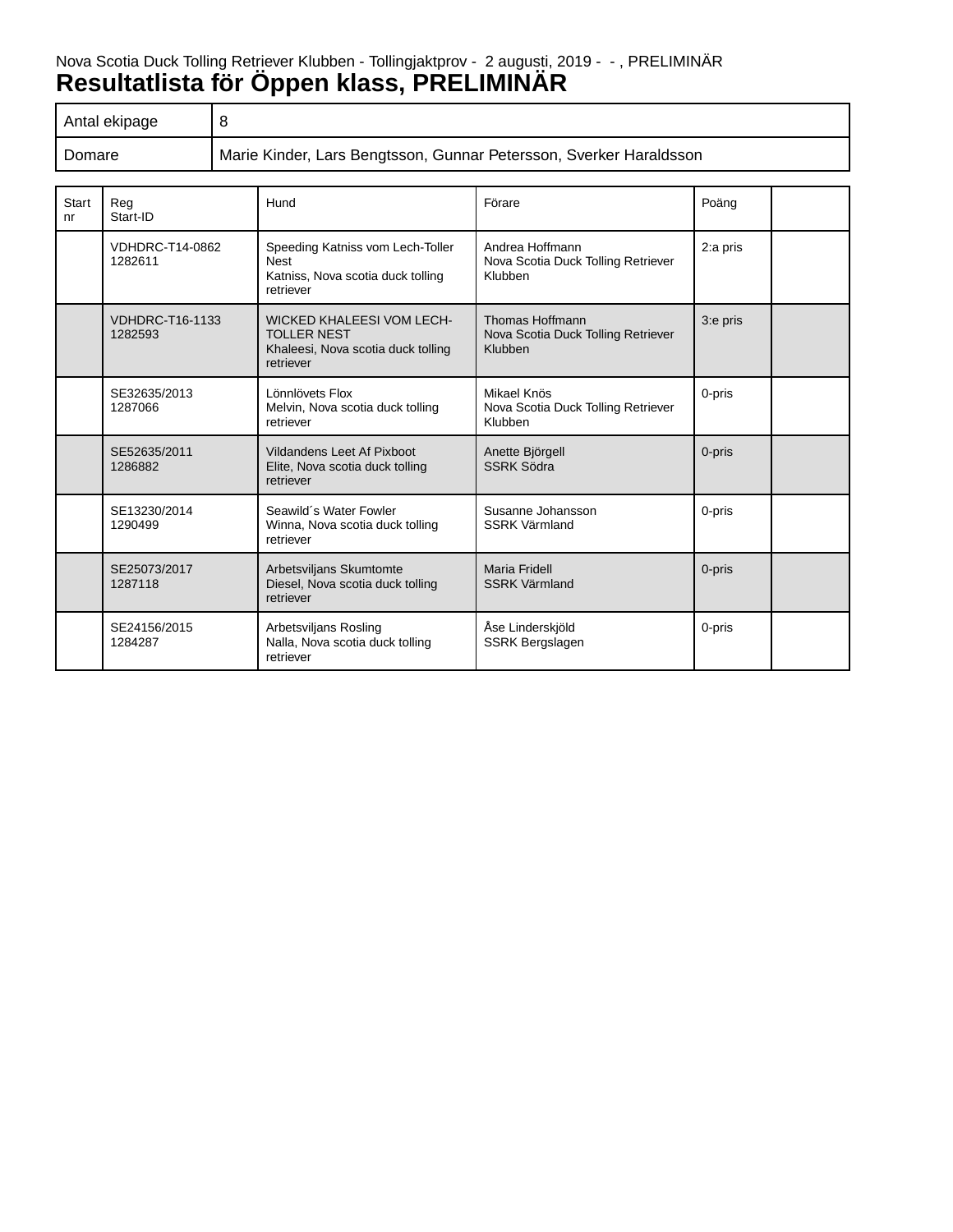# Nova Scotia Duck Tolling Retriever Klubben - Tollingjaktprov - 3 augusti, 2019 - - , PRELIMINÄR **Resultatlista för Öppen klass, PRELIMINÄR**

| Antal ekipage |                                                                    |
|---------------|--------------------------------------------------------------------|
| Domare        | Marie Kinder, Lars Bengtsson, Gunnar Petersson, Sverker Haraldsson |

| <b>Start</b><br>nr | Reg<br>Start-ID                   | Hund                                                                            | Förare                                                               | Poäng    |  |
|--------------------|-----------------------------------|---------------------------------------------------------------------------------|----------------------------------------------------------------------|----------|--|
|                    | <b>VDHDRC-T12-0678</b><br>1289273 | Stonaway's Piece Of My Puzzle<br>Pip, Nova scotia duck tolling retriever        | Kerstin Rasper<br>Nova Scotia Duck Tolling Retriever<br>Klubben      | 1:a pris |  |
|                    | <b>VDHDRC-T13-0794</b><br>1288101 | Casarrondo Calino-Mîru adan<br>Mîru, Nova scotia duck tolling<br>retriever      | Ann-Christin Kuhn<br>Nova Scotia Duck Tolling Retriever<br>Klubben   | 1:a pris |  |
| 31                 | VDHDRC-T14-0913<br>1286174        | Tokala vom Lech-Toller Nest<br>Jill, Nova scotia duck tolling retriever         | Nicole Kral<br>Nova Scotia Duck Tolling Retriever<br>Klubben         | 2:a pris |  |
|                    | SE47514/2014<br>1286758           | <b>West Coast Tollers Daim</b><br>Mischa, Nova scotia duck tolling<br>retriever | Petra Rammelsberger<br>Nova Scotia Duck Tolling Retriever<br>Klubben | 2:a pris |  |
|                    | VDHDRC-T16-1088<br>1288137        | Odakotah Ayasha<br>Ayasha, Nova scotia duck tolling<br>retriever                | Stephan Huber<br>Nova Scotia Duck Tolling Retriever<br>Klubben       | 2:a pris |  |
|                    | DK19346/2015<br>1286889           | Redcoasthunter's Amazing Hokey<br>Hokey, Nova scotia duck tolling<br>retriever  | Maria Petersen<br>Nova Scotia Duck Tolling Retriever<br>Klubben      | 0-pris   |  |
|                    | SE41138/2013<br>1288687           | Redborn Special Power<br>Zita, Nova scotia duck tolling<br>retriever            | Sigrid Nordin<br>Färgelanda BHK                                      | 0-pris   |  |
|                    | SE52137/2014<br>1285500           | Agrosofens Jösses Amalia<br>Jösses, Nova scotia duck tolling<br>retriever       | Helen Häggström<br><b>SSRK Östra</b>                                 | 0-pris   |  |
|                    | FI13012/15<br>1288668             | Redrivals Pintail For Badger<br>Pintti, Nova scotia duck tolling<br>retriever   | Kati Salonen<br>Finland (Suomi)                                      | 0-pris   |  |
|                    | DK16068/2014<br>1280302           | Redborn Ultimate By Request<br>Vicky, Nova scotia duck tolling<br>retriever     | Anina Steentofte<br>Nova Scotia Duck Tolling Retriever<br>Klubben    | 0-pris   |  |
|                    | SE54766/2013<br>1287337           | Andrummets Helge Strb<br>Helge, Nova scotia duck tolling<br>retriever           | Tommy Törndahl<br>SSRK Östergötland                                  | 0-pris   |  |
|                    | SE54767/2013<br>1290215           | Andrummets Leopard Strv<br>Lotus, Nova scotia duck tolling<br>retriever         | Camilla Sjögren<br>Nordmalings BHK                                   | 0-pris   |  |
|                    | NO34449/11<br>1290652             | Tollerparken's Aktive Ask<br>Ask, Nova scotia duck tolling<br>retriever         | <b>Wenche Riise</b><br>Nova Scotia Duck Tolling Retriever<br>Klubben | 0-pris   |  |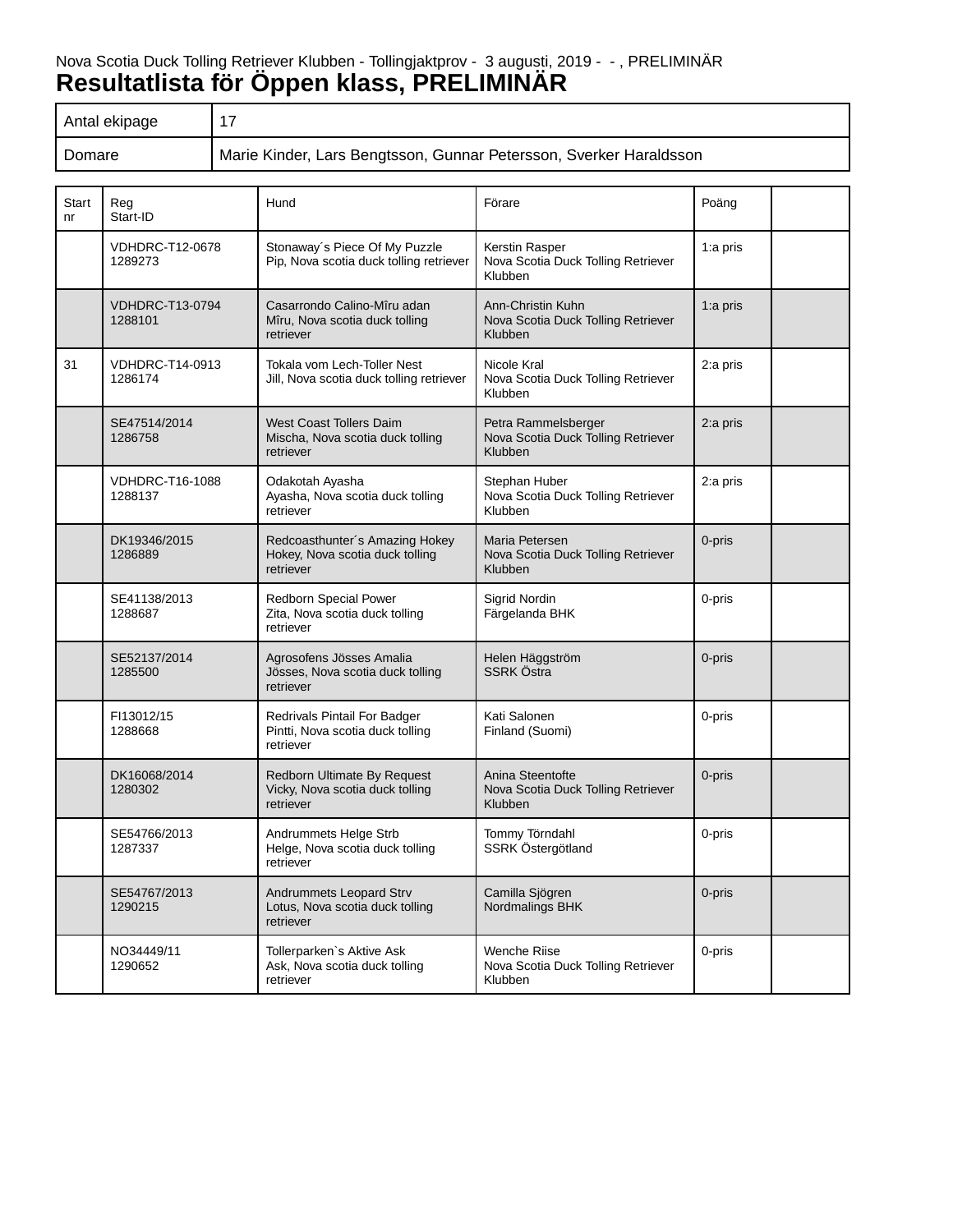# Nova Scotia Duck Tolling Retriever Klubben - Tollingjaktprov - 1 augusti, 2019 - - , PRELIMINÄR **Resultatlista för Elitklass, PRELIMINÄR**

| Antal ekipage | 10                   |
|---------------|----------------------|
| Domare        | Anne Titti Karlström |

| Start<br>nr    | Reg<br>Start-ID         | Hund                                                                              | Förare                                                                       | Poäng    |  |
|----------------|-------------------------|-----------------------------------------------------------------------------------|------------------------------------------------------------------------------|----------|--|
| 6              | SE27264/2016<br>1286872 | Amazing Tollers Moonshine Of Arli<br>Honey, Nova scotia duck tolling<br>retriever | Therese Johansson<br>Nova Scotia Duck Tolling Retriever<br>Klubben           | 1:a pris |  |
| $\mathbf{1}$   | NO50739/10<br>1287231   | Inlicios 7th Heaven<br>Virpi, Nova scotia duck tolling<br>retriever               | Johanna Järnegren<br>Nova Scotia Duck Tolling Retriever<br>Klubben           | 2:a pris |  |
| 4              | SE17581/2015<br>1284886 | <b>Redrivals Pintail For Fox</b><br>Redo, Nova scotia duck tolling<br>retriever   | Katrin Karlsson<br>Nova Scotia Duck Tolling Retriever<br>Klubben             | 2:a pris |  |
| 9              | SE44055/2011<br>1282647 | <b>Tollartrollets Molle</b><br>Mika, Nova scotia duck tolling<br>retriever        | Susanne Reinke<br>Nova Scotia Duck Tolling Retriever<br>Klubben              | 3:e pris |  |
| 2              | SE24912/2013<br>1281294 | Digby Tollers Daytona<br>Noice, Nova scotia duck tolling<br>retriever             | Åsa Roosgvist<br>Nova Scotia Duck Tolling Retriever<br>Klubben               | 3:e pris |  |
| $\overline{7}$ | SE55939/2011<br>1286873 | Fägrings Salty Moonlight<br>Light, Nova scotia duck tolling<br>retriever          | Therese Johansson<br>Nova Scotia Duck Tolling Retriever<br>Klubben           | 0-pris   |  |
| 5              | SE24920/2013<br>1288673 | Digby Tollers Testarossa<br>Rozza, Nova scotia duck tolling<br>retriever          | Agneta Joonas<br>Nova Scotia Duck Tolling Retriever<br>Klubben               | 0-pris   |  |
| 8              | SE12738/2015<br>1290108 | Digby Tollers Teal<br>Crux, Nova scotia duck tolling<br>retriever                 | Johan Knutsson<br>Nova Scotia Duck Tolling Retriever<br>Klubben              | 0-pris   |  |
| 3              | SE23617/2013<br>1289304 | Arbetsviljans Tigerkaka<br>Lova, Nova scotia duck tolling<br>retriever            | Elisabet Nordqvist Lundberg<br>Nova Scotia Duck Tolling Retriever<br>Klubben | 0-pris   |  |
| 10             | SE56408/2010<br>1285504 | Lönnlövets Corona<br>Myra, Nova scotia duck tolling<br>retriever                  | Petra Scharin<br>Nova Scotia Duck Tolling Retriever<br>Klubben               | 0-pris   |  |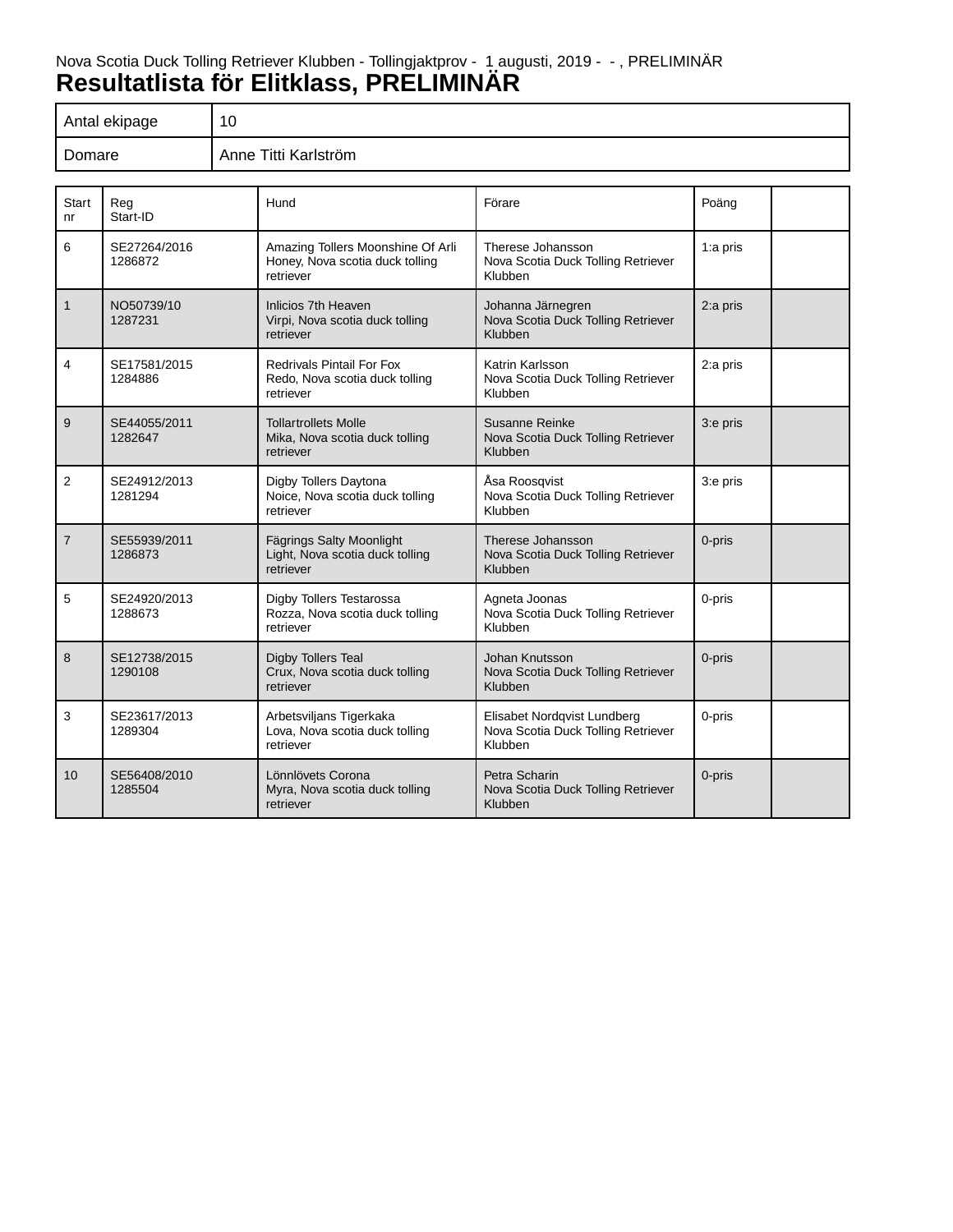# Nova Scotia Duck Tolling Retriever Klubben - Tollingjaktprov - 2 augusti, 2019 - - , PRELIMINÄR **Resultatlista för Elitklass, PRELIMINÄR**

| Antal ekipage |                      |
|---------------|----------------------|
| Domare        | Anne Titti Karlström |

| Start<br>nr    | Reg<br>Start-ID                  | Hund                                                                                     | Förare                                                              | Poäng      |  |
|----------------|----------------------------------|------------------------------------------------------------------------------------------|---------------------------------------------------------------------|------------|--|
| 10             | <b>VDHDRCT12-0666</b><br>1282613 | Quatermain vom Lech-Toller Nest<br>Ares, Nova scotia duck tolling<br>retriever           | Michaela Hoffmann<br>Nova Scotia Duck Tolling Retriever<br>Klubben  | $1:a$ pris |  |
| 8              | SE32634/2013<br>1281451          | Lönnlövets Lotus<br>Diesel, Nova scotia duck tolling<br>retriever                        | Emilia Gröndal<br>Nova Scotia Duck Tolling Retriever<br>Klubben     | 1:a pris   |  |
| $\overline{7}$ | SE60966/2011<br>1278861          | Tollarbos Uniqa Wilmer As Gun<br>Wilmer, Nova scotia duck tolling<br>retriever           | Guro Nordhagen<br>Nova Scotia Duck Tolling Retriever<br>Klubben     | 1:a pris   |  |
| $\overline{4}$ | SE47918/2013<br>1290807          | River Fox Storm Av Kolfix<br>Storm, Nova scotia duck tolling<br>retriever                | Sverker Haraldsson<br><b>SSRK Södra</b>                             | 2:a pris   |  |
| 3              | SE49217/2012<br>1290551          | Qourageous Quicksilver Vom Lech-<br>Tol<br>Silver, Nova scotia duck tolling<br>retriever | Jan Alenfall<br><b>SSRK Södra</b>                                   | 2:a pris   |  |
| 9              | SE29819/2015<br>1282797          | River Fox Salsa Av Fira<br>Nässla, Nova scotia duck tolling<br>retriever                 | Lotta Strömberg<br><b>SSRK Södra</b>                                | 2:a pris   |  |
| 6              | SE47917/2013<br>1289846          | River Fox Sirocco Av Kolfix<br>Mio, Nova scotia duck tolling<br>retriever                | <b>Gro Vestues</b><br>Nova Scotia Duck Tolling Retriever<br>Klubben | 3:e pris   |  |
| 5              | S44148/2009<br>1289831           | Arbetsviljans Björklöv<br>Lynx, Nova scotia duck tolling<br>retriever                    | Elisabeth Løhre<br>Nova Scotia Duck Tolling Retriever<br>Klubben    | 3:e pris   |  |
| 1              | SE47884/2011<br>1290251          | Riverbreeze Dream Team Apach<br>Hobbe, Nova scotia duck tolling<br>retriever             | Kristina Kollback<br>Sveriges Hundungdom                            | 3:e pris   |  |